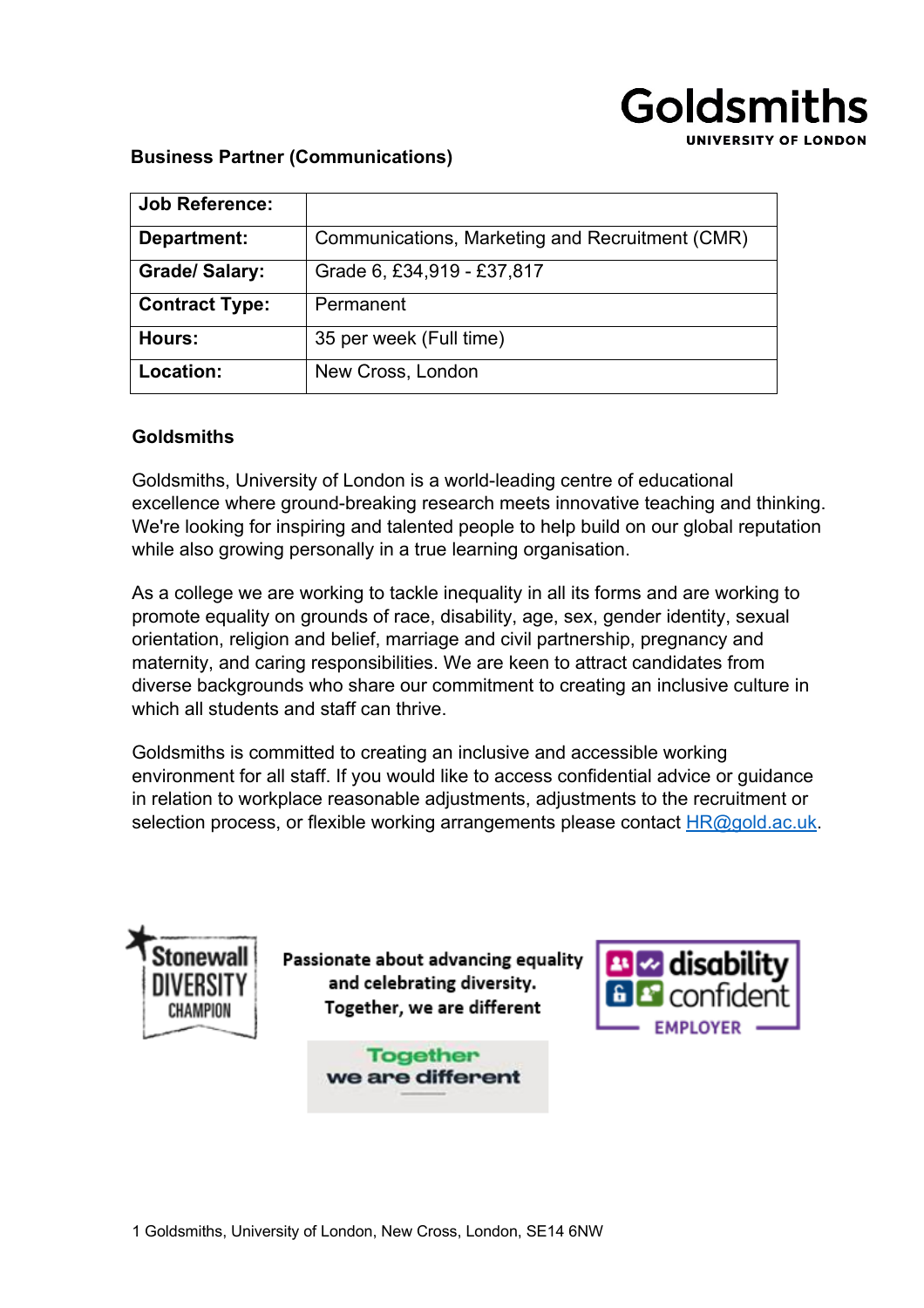## **Communications, Marketing and Recruitment Directorate**

The Communications, Marketing and Recruitment (CMR) team plays a central role in telling the Goldsmiths story to our key audiences. Our CMR Strategy is aligned to four institutional objectives (a distinctive academic portfolio and approach to teaching and learning; research engaged in real world problems; promoting Goldsmiths as a cultural hub; and preparing students for the future job market).

The team covers internal communications, media relations, strategic communications, brand and design, digital (website, video and social media), marketing, business partnering, and UK and International recruitment. Colleagues are encouraged to be ambitious, committed to the learning and development of themselves and others, keen to work across conventional boundaries, and driven by the desire to play their part in the delivery of an excellent student, colleague and external audience experience.

#### **Job description**

Reporting to: Business Partner Manager Reports: none

#### **Summary:**

This role sits within the CMR Business Partner team that ensures academic departments and professional service teams are supported by experts who understand their needs and priorities. The Business Partners are at the centre of our delivery and work with colleagues from across Goldsmiths. With the support of the Business Partner Manager, they are responsible for providing evidence-based outputs that meet the audience's needs, are aligned to the CMR strategy and business needs, and represent value in terms of time/effort against reach.

Our Business Partners are aligned to areas within CMR. This role focuses on communications content (including web, social media, email) for external audiences talking about the work of the institution (research, teaching, student success, events, business partnerships, civic mission). However, there will be cross-over with other Business Partners and CMR teams who work on Events, Student Recruitment and Strategic Communications.

The Communication Business Partners help colleagues with their communications needs and produce content for our platforms that will reach the required audience.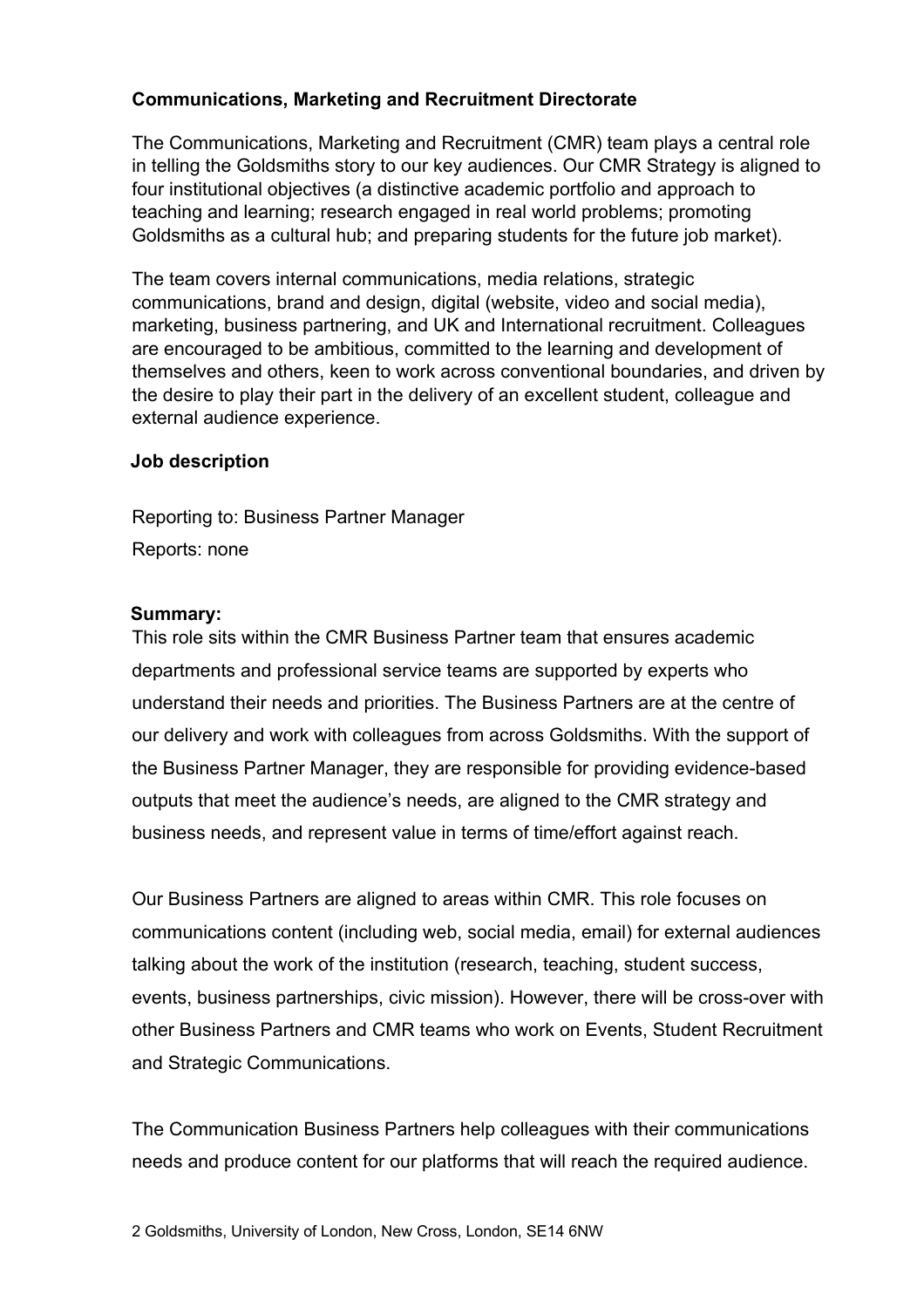They ensure our platforms reflect the Communications, Marketing and Recruitment strategy.

## **Main duties**

- Take the day-to-day communications requests (for example promote an event) and schedule them on our relevant communication channels (website, social media, newsletters etc), either taking the copy/assets from the requester or producing original copy/assets
- Run small communications projects and deliver communications plans/content to support projects with an eye for detail, ensuring that engaging, rich media content is delivered on time and on budget
- Where appropriate, co-own channels for departments (social media, newsletters) to ensure they feature consistent, high-quality content
- Update our website with requested content changes from across Goldsmiths
- Act as an expert and champion within a centralised CMR Business Partner team for academic departments and professional service teams
- Monitor and triage incoming project commissions, day-to-day requests and enquiries through commissioning forms and emails. Where appropriate, direct people to self-service resources, provide advice, action requests, forward to other CMR teams, or put them into our commissioning process
- Work with the Business Partner Manager to assess requests before working on them, using the CMR strategy as a guide to ensure they are relevant to audience needs. Time and effort must also be considered against the value
- Get to know key colleagues and understand their priorities and needs. Leveraging experience, help colleagues frame the outcomes they are after and create communications solutions that deliver
- Using expertise and our protocols and processes to deliver an evidenced-based, outcomes-focused support including content across all areas of practice including features, blog posts, newsletters, social media and web content (including accessibility checks)
- Work collaboratively with others in CMR to utilise their skills (design, video, social, marketing, media relations) on Business Partner projects. And work collaboratively on larger projects owned by others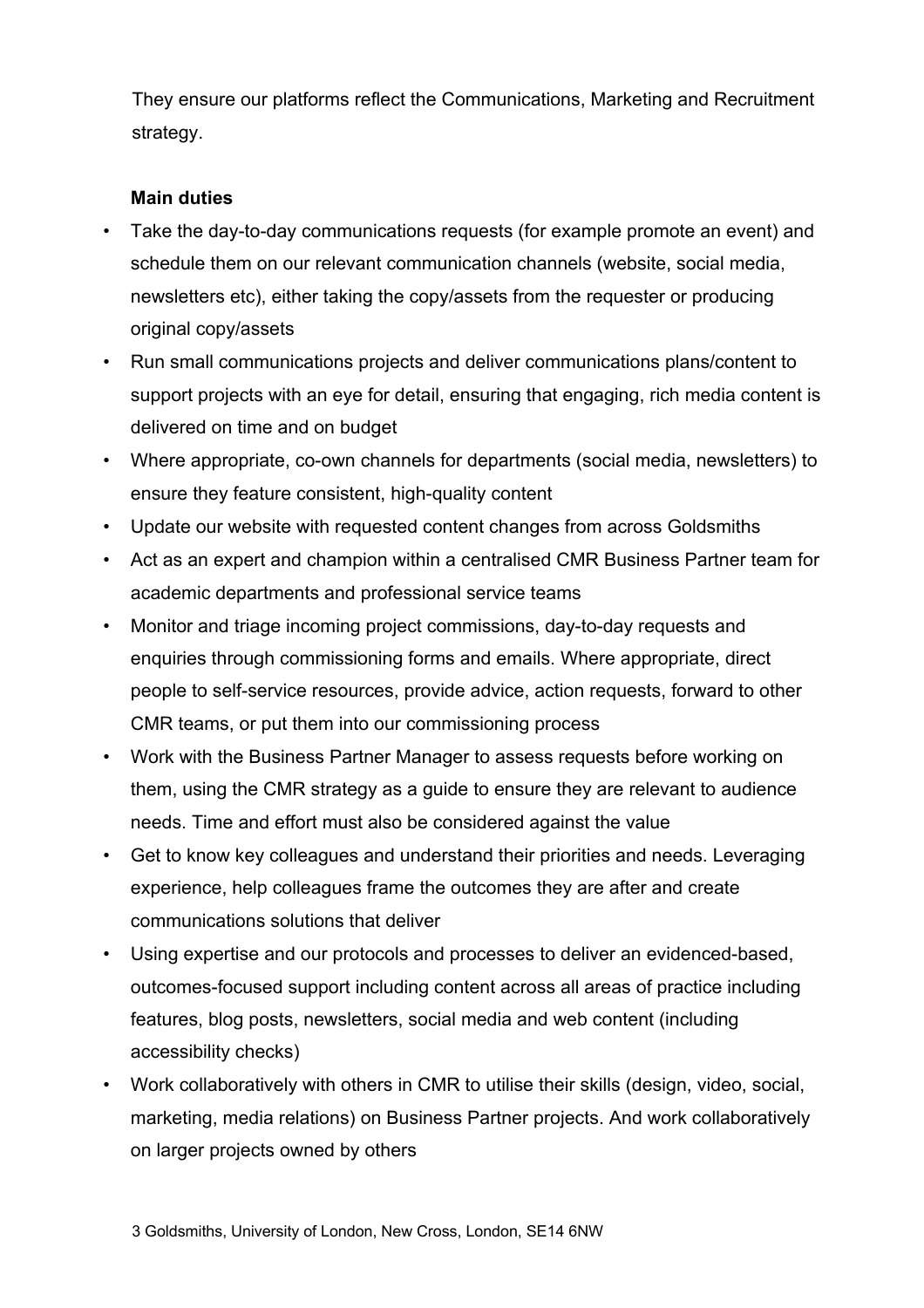- Work collaboratively with others in Student Facing Services and the Alumni and Development Office
- Work with the Research, Enterprise and Civic teams on a joined-up approach to communicating about the work done in their areas
- Work with the Business Partner Manager to update protocols, processes and selfhelp information based on regular reviews of activities
- Support and assist the other Business Partners (Events, Student Marketing and Student Recruitment) with their activities as directed by them and the Business Partner Manager
- Spot story opportunities that can be shared and socialised within our community or with external stakeholders
- Ensure communications activity has objectives, is planned within our methodology and visible on our CMR planners and content calendars

## **General duties**

- Play an active role within the CMR Directorate, acting as role-model and champion for business partnering and planned, integrated communications
- Undertake any other duties as may reasonably be required
- Ensure that you are aware of and aligned with Goldsmiths' Regulations, Strategy and Objectives to work together to proactively advance Equality and Diversity
- At all times to help maintain a safe working environment by participating in training as necessary and following the Goldsmiths' Health and Safety Codes of Practice and Policy
- On occasion, to represent Goldsmiths at events. This will require working occasional weekend and evening events

## **Person Specification**

The Essential criteria sections show the minimum essential requirements for the post, therefore if you cannot demonstrate in your application that you meet the essential criteria categorised below, you will not be short-listed for interview. The Desirable criteria sections show attributes that would enable the applicant to perform the role more effectively with little or no training.

The Category column indicates the method of assessment:

## **A = Application form C = Certificate**

4 Goldsmiths, University of London, New Cross, London, SE14 6NW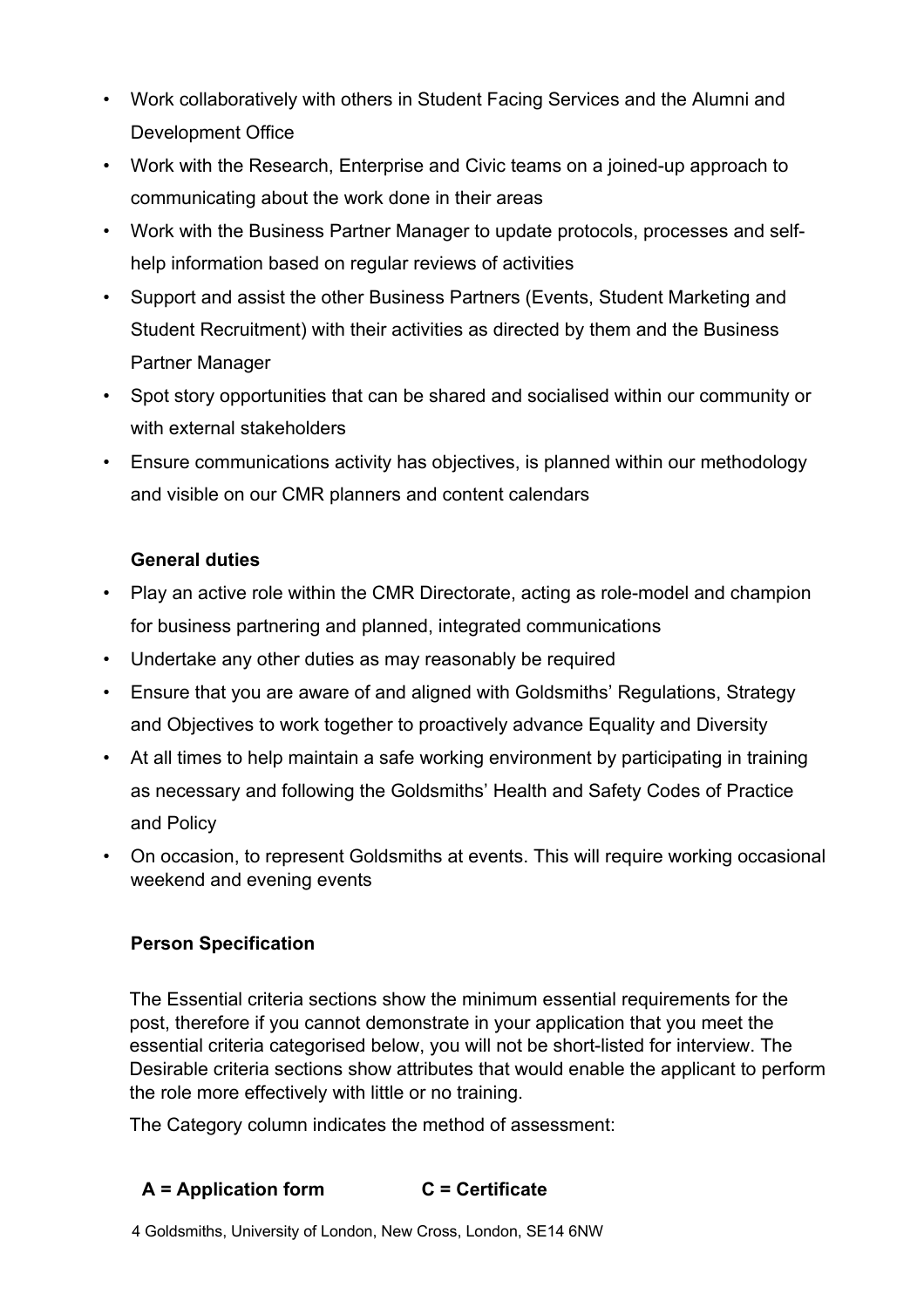**I = Interview R = Reference**

## **T = Test / P = Presentation**

| <b>Criteria</b>                                                                                             | Category |  |
|-------------------------------------------------------------------------------------------------------------|----------|--|
| <b>Essential Criteria 1 - Qualifications</b>                                                                |          |  |
| Degree or equivalent relevant experience                                                                    | A        |  |
| <b>Desirable Criteria 1 - Qualifications</b>                                                                |          |  |
| Professional practice certification - CIPR, CIM, PRCA                                                       | A        |  |
| Relevant professional practice qualifications                                                               | A        |  |
| <b>Essential Criteria 2 - Experience</b>                                                                    |          |  |
| Demonstrable experience in communications, marketing or allied<br>professions                               | A, I     |  |
| Handling stakeholders with competing demands or difficult issues A, I<br>in a tactful and diplomatic manner |          |  |
| Experience of creating multi-channel communications plans for<br>different audiences                        | A, I     |  |
| Producing rich media content using the different formats provided   A, I<br>by social media platforms       |          |  |
| News story, case study, blog post writing, including subbing                                                | A, I, T  |  |
| content provided by others                                                                                  |          |  |
| Email newsletter content creation and production                                                            | A, I     |  |
| Planning and delivering a content calendar using content from                                               | A, I     |  |
| multiple sources                                                                                            |          |  |
| Use of website Content Management Systems (CMS) and social                                                  | A, I     |  |
| media management tools                                                                                      |          |  |
| Image processing in an application like Photoshop                                                           | A, I     |  |
| <b>Desirable Criteria 2 - Experience</b>                                                                    |          |  |
| Working in an agency client support or business partnering role                                             | A        |  |
| Developing and working to a style guide                                                                     | A        |  |
| Producing graphics for the social media story format                                                        | A        |  |
| Website content creation, including writing for the web, content<br>design, and information architecture    | A        |  |

5 Goldsmiths, University of London, New Cross, London, SE14 6NW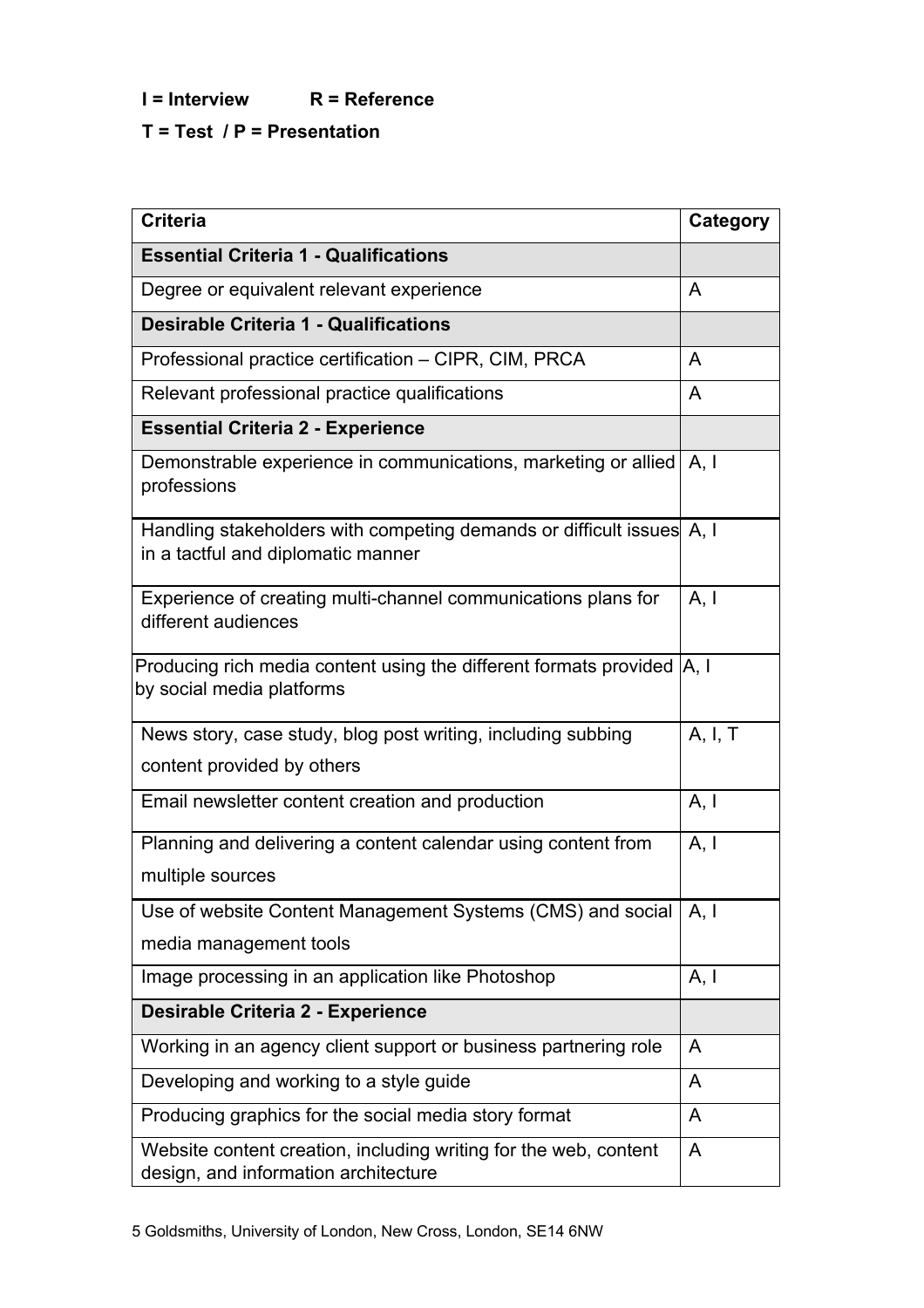| <b>Essential Criteria 3 - Knowledge</b>                                                                                                                         |         |  |
|-----------------------------------------------------------------------------------------------------------------------------------------------------------------|---------|--|
| Communications planning, content production and approvals<br>processes                                                                                          | A, I    |  |
| Knowledge of best practice in social media, how audiences use it<br>and how it is developing                                                                    |         |  |
| Understanding audience needs and identifying evidence-based<br>solutions                                                                                        |         |  |
| How to use simple metrics to evaluate communications success                                                                                                    | A, I    |  |
| Desirable Criteria 3 - Knowledge                                                                                                                                |         |  |
| How to approach posting content at times of institutional scrutiny                                                                                              | A       |  |
| Website accessibility standards and an understanding of how<br>people who use assistive technology navigate the web                                             | A, I    |  |
| <b>Essential Criteria 4 - Skills</b>                                                                                                                            |         |  |
| Excellent verbal communication and interpersonal skills in order<br>to build and manage effective relationships with both internal and<br>external stakeholders | A, I    |  |
| Ability to write clear, concise, accessible and accurate copy                                                                                                   | A, I, T |  |
| Creative thinking, including finding new ways to present                                                                                                        | A, I    |  |
| information to audiences                                                                                                                                        |         |  |
| Highly accurate subediting and proofreading skills. Excellent                                                                                                   | A, I, T |  |
| standards of English                                                                                                                                            |         |  |
| Ability to manage multiple projects with competing deadlines                                                                                                    | A, I    |  |
| Using content calendar, workflow management and approvals                                                                                                       | A, I    |  |
| management tools                                                                                                                                                |         |  |
| <b>Desirable Criteria 4 - Skills</b>                                                                                                                            |         |  |
| Photography using a DSLR camera                                                                                                                                 | A       |  |
| <b>Essential Criteria 5 - Other</b>                                                                                                                             |         |  |
| Experience of proactively advancing equality for diverse student                                                                                                | A       |  |
| and / or staff communities (for example, people of colour, disabled                                                                                             |         |  |
| people, people of diverse faith backgrounds, LGBTQ+ people and                                                                                                  |         |  |
| other marginalised groups)                                                                                                                                      |         |  |

Please also note that where qualifications are required, employment is conditional on the verification of them. Qualifications (must be original documents) will be checked on the first day of appointment.